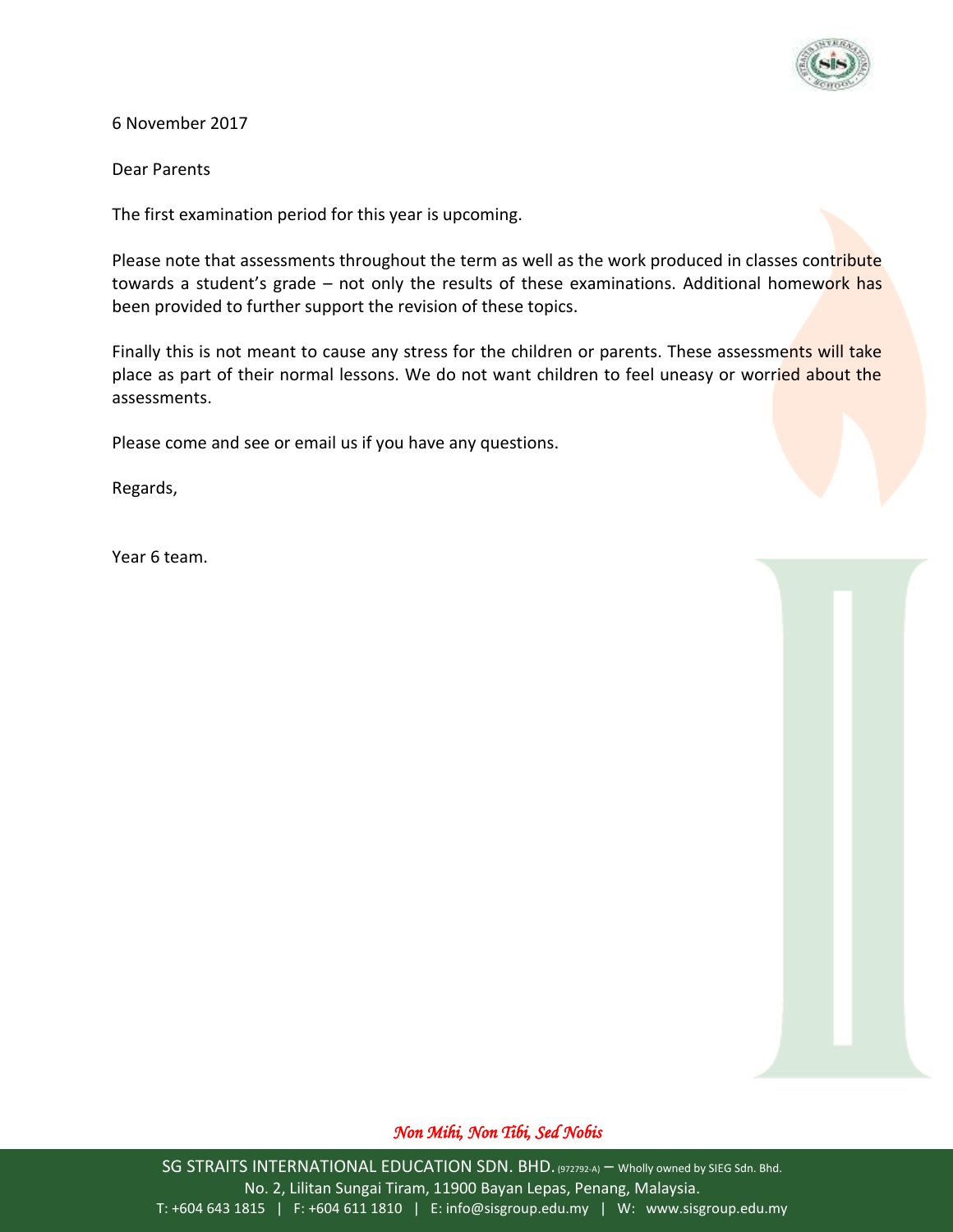

## **SIS Primary End of Autumn Term Exams**

## **Year 6G/6W**

| <b>Subject</b>                                 | Topic/skills/areas of understanding tested                                                                                                                                                                                                                                                                                                                     | Date and time of exam                                                                                                                                                             |
|------------------------------------------------|----------------------------------------------------------------------------------------------------------------------------------------------------------------------------------------------------------------------------------------------------------------------------------------------------------------------------------------------------------------|-----------------------------------------------------------------------------------------------------------------------------------------------------------------------------------|
| <b>English</b>                                 | Comprehension skills.<br>Writing: features of non-chronological reports; features of<br>narrative writing.<br>Grammar: parts of speech (nouns, verbs, adjectives, etc.);<br>clauses in sentences; past and present tense; basic<br>punctuation; simple / compound / complex sentences;<br>using passive verbs.                                                 | Paper 1<br>6W - 20 <sup>th</sup> November (Monday)<br>6G - 21 <sup>st</sup> November (Tuesday)<br>Paper 2<br>6W & $6G - 24$ <sup>th</sup> November (Friday)                       |
| <b>Maths</b>                                   | Basic number skills; factors and multiples; ordering of<br>basic fractions; basic decimal calculations; prime / square<br>numbers; angles in a triangle; area / perimeter of<br>rectangles; bar graphs - mode, median, range;<br>coordinates; translation and rotation of shapes; time<br>problems.                                                            | Paper 1<br>6G & 6W - 22 <sup>nd</sup> November<br>(Wednesday)<br>Paper 2<br>6G - 23 <sup>rd</sup> November (Thursday)<br>$6W - 24$ <sup>th</sup> November (Friday)                |
| <b>Science</b>                                 | Bones (skeleton and muscles), Interdependence and<br>Adaptation, States of Matter, Sound, Electricity, Microbes,<br>Keeping healthy, Life cycle, Light, Earth and Beyond,<br>Human body (organs and systems), Reversible and<br>Irreversible changes                                                                                                           | $20^{th}$ November (Monday)<br>Paper 1<br>6G-9.00-10.00am<br>6W-10.45-11.45am<br>23 <sup>rd</sup> November (Thursday)<br>Paper <sub>2</sub><br>6G-12.45-1.45pm<br>6W-9.00-10.00am |
| <b>Advanced</b><br><b>Mandarin</b><br>students | Reading and Writing 50%<br>A. Comprehension True or False (About chapter 4) 10%<br>B. Grammar(Chapter 1,3,4) 10%<br>C. Poem (Fill in the missing word)(chapter 3) 10%<br>D. Rearrange sentences 5Q 10%<br>E. Choose 5 vocabularies to write a short essay, around 50<br>words. 10%<br>Speaking 20%<br>Question about chapter 1, 3 and 4.<br>One person 2 mins. | 21 <sup>st</sup> November (Tuesday)<br>11.45am-12.15pm [Listening,<br>Reading and Writing]<br>23 <sup>rd</sup> November (Thursday)<br>8.00-8.30am [Speaking]                      |
| Intermediate<br><b>Mandarin</b><br>students    | Translation: Colour & Animal                                                                                                                                                                                                                                                                                                                                   | 21 <sup>st</sup> 11:45-12:15am Writing<br>$22^{nd}$ 10: 45-11:15 Speaking                                                                                                         |

## *Non Mihi, Non Tibi, Sed Nobis*

SG STRAITS INTERNATIONAL EDUCATION SDN. BHD. (972792-A) – Wholly owned by SIEG Sdn. Bhd. No. 2, Lilitan Sungai Tiram, 11900 Bayan Lepas, Penang, Malaysia. T: +604 643 1815 | F: +604 611 1810 | E: info@sisgroup.edu.my | W: www.sisgroup.edu.my